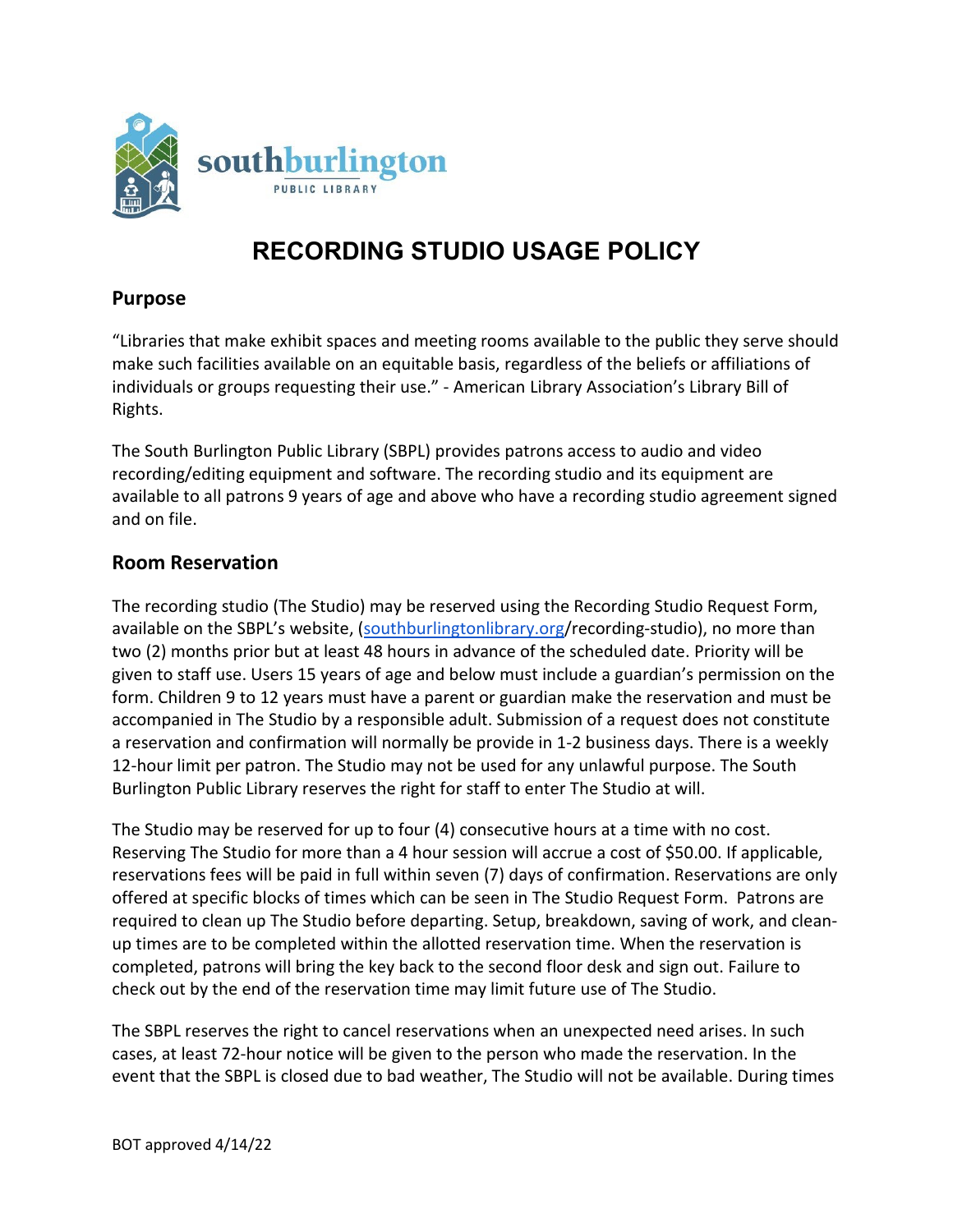of extreme weather conditions, it is the responsibility of the patron that has reserved The Studio to call the SBPL or check the website and confirm hours.

# **Room Sign In/Sign Out**

Patrons will sign in at the second floor desk, before entering The Studio for their reservation. The patron who made the room reservation will complete the Sign-In/SignOut form, or, for a child, a responsible adult may sign and must be present during the entire length of the reservation. Reservation times will not be extended for late arrivals.

### **Instruction**

SBPL staff will not remain in the room to provide instruction. Patrons who desire basic instruction related to the use of The Studio and equipment are encouraged to explore the tutorials for the software and equipment linked to our recording studio webpage (southburlingtonlibrary.org/recording-studio) For more advanced instruction, patrons are encouraged to make an appointment with staff ahead of time.

## **Room Regulations**

Patrons using The Studio shall be required to indemnify and hold harmless the SBPL from any and all claims or actions attributable to the use of the facilities. The SBPL assumes that patrons using The Studio will exercise care in the use of the facility and exhibit respect for the SBPL's property and staff, as well as for normal activities occurring within the building. If damage occurs, or if there is evidence of misuse, abuse, or theft, charges will be assessed.to the person who made the reservation. The SBPL may also assert legal remedies, and future use of The Studio may be denied when misuse occurs Any use of and/or content made in The Studio must comply with all applicable local, state, and federal laws.

Patron materials and/or equipment may not be stored in The Studio between reservations. . Patrons are responsible for personal belongings; the SBPL assumes no responsibility for items left in the facility. Nothing may be attached to walls, floors or ceiling in The Studio. Candles, open flames, other incendiary devices and glitter are prohibited. Food and drink is prohibited in The Studio due to the nature of the equipment.

The maximum occupancy of The Studio is 5 people. The Studio is sound-treated but is not sound-proof. If patrons using The Studio are too loud, they will be asked to lower the volume to a level that does not cause a disturbance to other patrons.

#### **Equipment Regulations**

It is the responsibility of the patron to immediately discontinue use of any equipment and inform a member of the SBPL staff of any of the following circumstances: